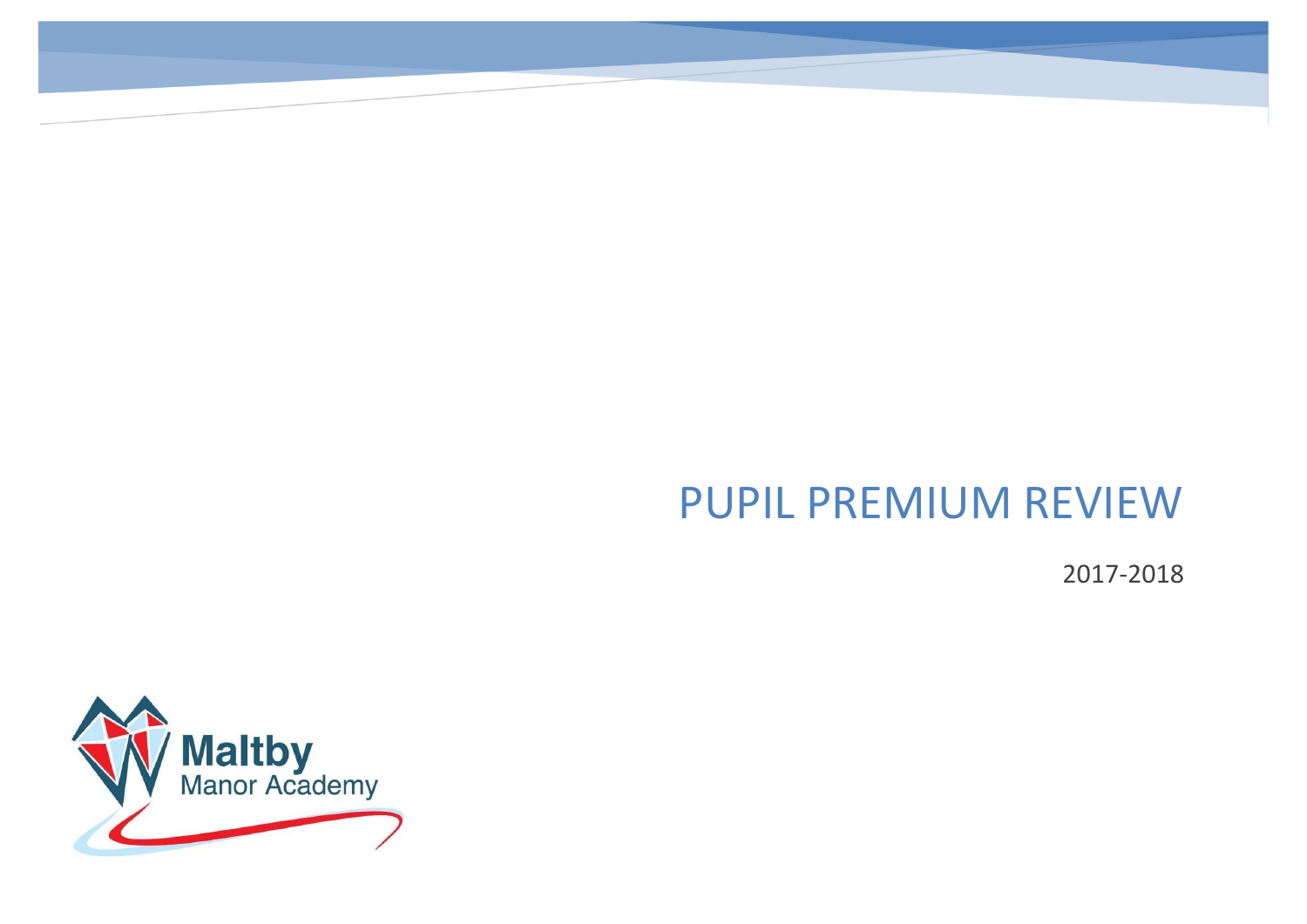| Number of pupils and pupil premium grant (PPG) received |                                          |  |  |  |  |  |  |
|---------------------------------------------------------|------------------------------------------|--|--|--|--|--|--|
| Total number of pupils on roll                          | 387                                      |  |  |  |  |  |  |
| Total number of pupils eligible for PPG                 | 109 children on roll - 59G, 44B<br>34.4% |  |  |  |  |  |  |
| Amount of PPG received per pupil                        | £1320                                    |  |  |  |  |  |  |
| £146,520<br><b>Total amount of PPG received</b>         |                                          |  |  |  |  |  |  |

|    | Barriers to future attainment (for pupils eligible for PP including high ability)                                                                            |  |  |  |  |  |  |
|----|--------------------------------------------------------------------------------------------------------------------------------------------------------------|--|--|--|--|--|--|
|    | In-school barriers                                                                                                                                           |  |  |  |  |  |  |
| А. | Pupil premium need to be further challenged in learning so that they achieve in line with their peers nationally.                                            |  |  |  |  |  |  |
| В. | Emotional resillience for pupils eligible for PP need to be developed so that they are ready for learning.                                                   |  |  |  |  |  |  |
| С. | Language and literacy skills are lower on entry to school for pupils eligible for PP than for other pupils. This slows reading progress in subsequent years. |  |  |  |  |  |  |
| D. | There is a variability between cohorts for the attainment and progress of PP pupils compared to their NPP peers.                                             |  |  |  |  |  |  |
|    | <b>External barriers</b>                                                                                                                                     |  |  |  |  |  |  |
| Е. | Attendance rates for pupils eligible for PP are in line with NPP children but the percentage of PA is still significantly higher.                            |  |  |  |  |  |  |

#### **Objectives for Pupil Premium Grant 2017/18**

#### **Leadership and Management**

- To hold teachers to account for the performance of all PPG children.
- To ensure the governing body have full knowledge and awareness of allocation / spending / impact of actions.

#### **Quality of Teaching, Learning and Assessment**

- To ensure never less than good / outstanding teaching for those children in receipt of PPG.
- To engage all teachers in high quality CPD/research to develop teaching and learning strategies.
- To enable all associate professionals access high quality CPD so that they are able to impact on pupil outcomes by having an understanding of key learning strategies.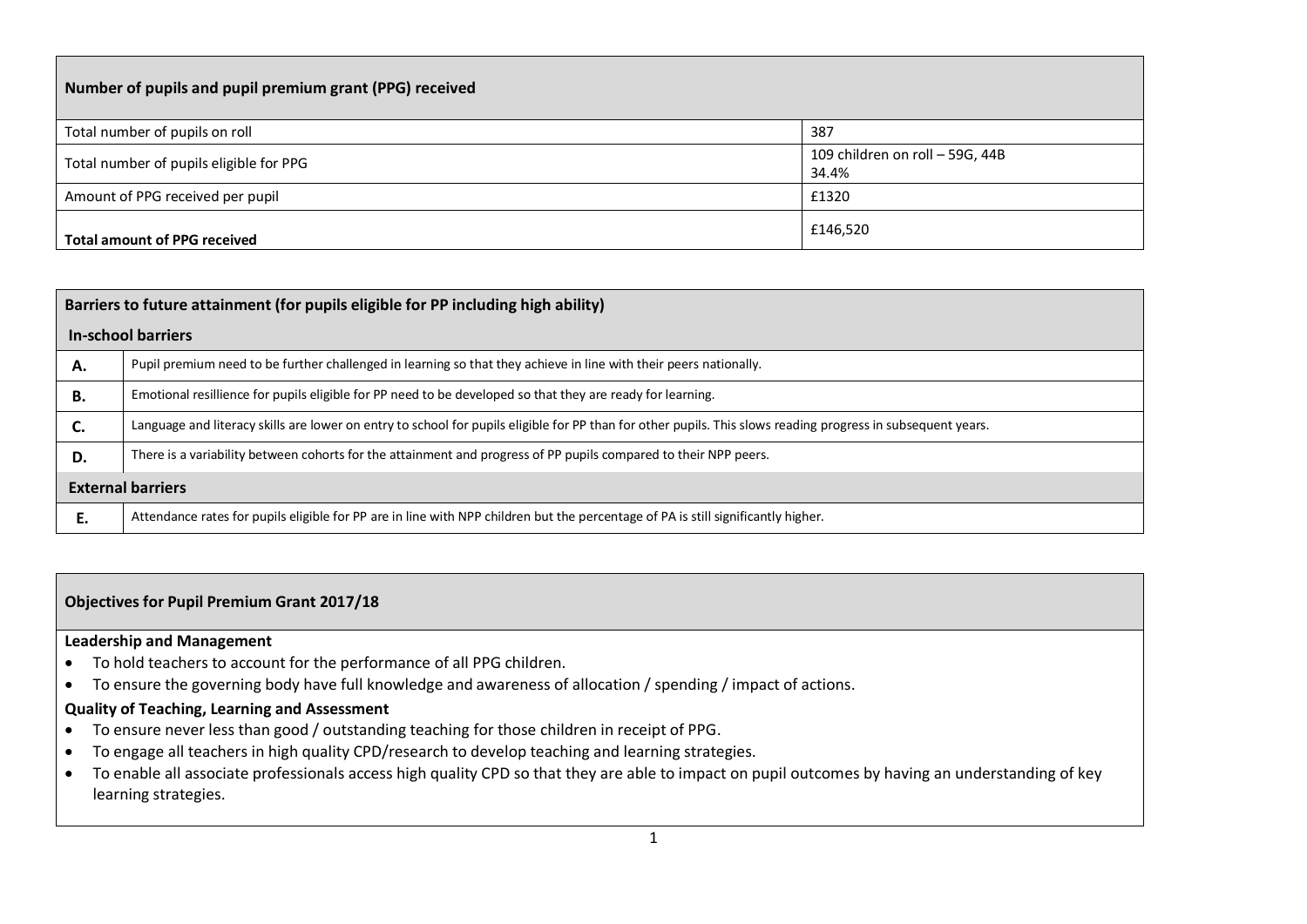#### **Behaviour, Welfare and Safety**

- To ensure attendance/punctuality and behaviour of children in receipt of PPG is monitored and in-line with other children in school and nationally.
- To promote self-esteem and levels of engagement in learning of vulnerable children.
- To employ a pastoral lead to provide social, emotional and mental health support to identified pupils.

#### **Pupil Outcomes**

- To close / narrow the gap between PP and non PP children in school and with national expectations.
- To ensure that high achievers are targeted to achieve GDS at the end of KS1 and KS2.
- To continue to provide early targeted intervention/triage for underperforming groups as identified during pupil progress meetings.
- To develop the 'Inspire Maths' programme across school from Y1-5.
- To further enhance SALT provision as an early intervention to develop children's communication and language within the foundation stage and in Key Stage 1.
- To ensure that children have high aspirations for their current attainment and aspirations.
- To engage parents in activities and workshops so that they are more able to support their children with learning opportunities.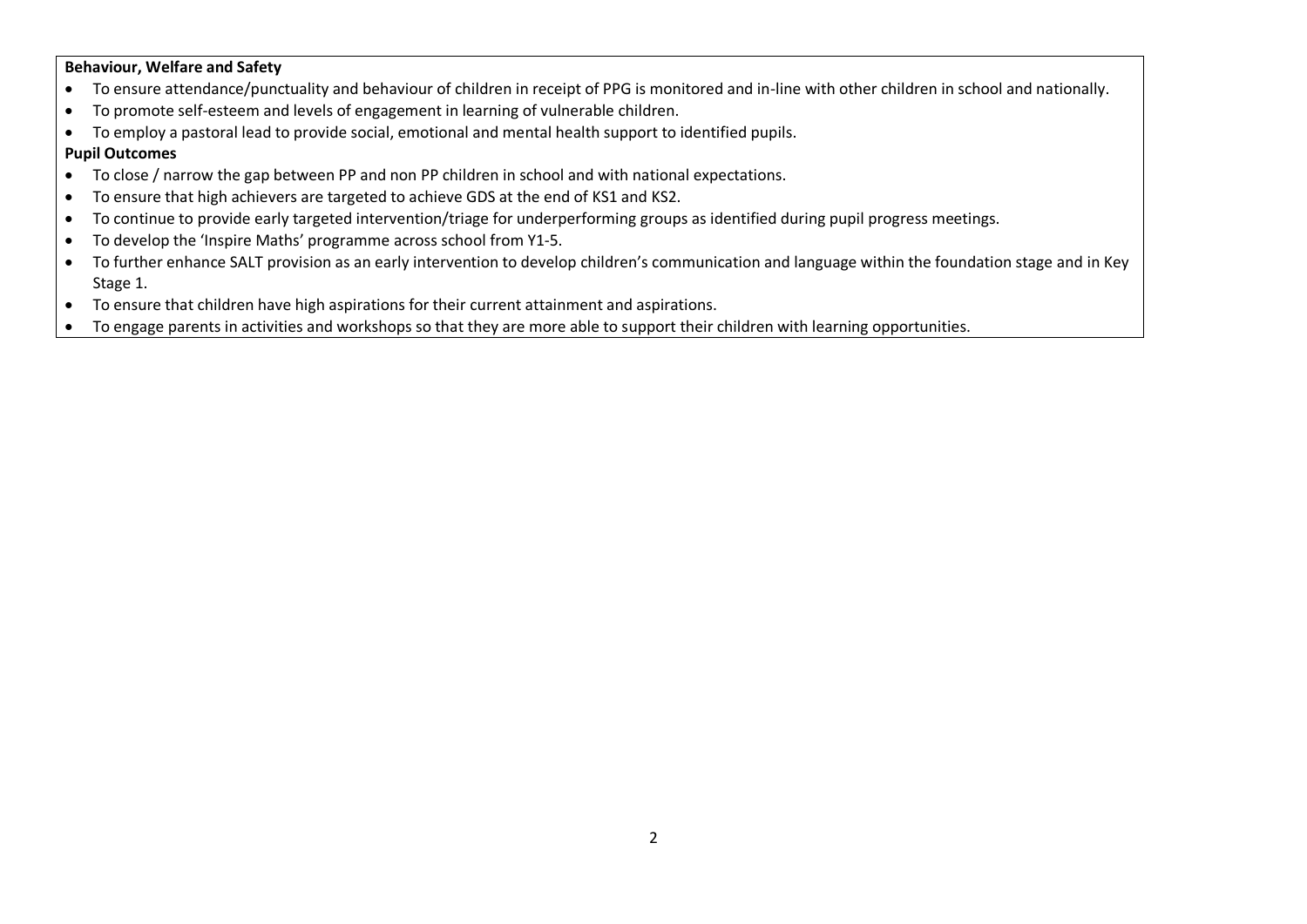# **Summary Spending and Outcomes 2017/18**

*Impact on Outcomes for all*

| Objective                                                                                                                              | What are our key actions to effect<br>improvement?                                                                                                                                                                                        | What is the evidence and rationale for this<br>choice?                                                                                                                                                                                                                                                                                                                                                                                                                          | Impact                                                                                                                                                                                                                                                                                                                                                                                                                                                                                                                                                                                                                                                                                                                                                                                                                                                                                                                                                                                                                     |
|----------------------------------------------------------------------------------------------------------------------------------------|-------------------------------------------------------------------------------------------------------------------------------------------------------------------------------------------------------------------------------------------|---------------------------------------------------------------------------------------------------------------------------------------------------------------------------------------------------------------------------------------------------------------------------------------------------------------------------------------------------------------------------------------------------------------------------------------------------------------------------------|----------------------------------------------------------------------------------------------------------------------------------------------------------------------------------------------------------------------------------------------------------------------------------------------------------------------------------------------------------------------------------------------------------------------------------------------------------------------------------------------------------------------------------------------------------------------------------------------------------------------------------------------------------------------------------------------------------------------------------------------------------------------------------------------------------------------------------------------------------------------------------------------------------------------------------------------------------------------------------------------------------------------------|
| Leadership and<br>Management<br>To hold teachers to<br>account for the<br>performance of all<br>including PPG children.<br>Barrier A&D | <b>Pupil Progress Meetings focussing</b><br>specifically on the attainment of PPG and<br>vulnerable children<br>Class files to identify PPG pupils so that<br>these are targeted within lessons.<br>Planning shows PPG targeted children. | Holding teachers to account has proven<br>successful in ensuring individuals meet their<br>personalised targets. This is built into the<br>appraisal cycle and gives teachers the<br>ownership over their own performance.                                                                                                                                                                                                                                                      | Focussed half termly pupil progress, discussed progress, attainment and<br>provision for all children to secure at least good outcomes.<br>Developed staff awareness of potential barriers for vulnerable groups through<br>targeted CPD.                                                                                                                                                                                                                                                                                                                                                                                                                                                                                                                                                                                                                                                                                                                                                                                  |
| <b>Teaching, Learning and</b><br>Assessment<br>To ensure never less than<br>good / outstanding                                         | Robust and carefully moderated Appraisal<br>and Performance Management processes<br>ensure that teachers are held to account<br>for the quality of provision                                                                              |                                                                                                                                                                                                                                                                                                                                                                                                                                                                                 | Appraisal targets and performance management linked to vulnerable groups<br>supported outcomes and progress for all children to be good.                                                                                                                                                                                                                                                                                                                                                                                                                                                                                                                                                                                                                                                                                                                                                                                                                                                                                   |
| teaching for those<br>children in receipt of PPG.<br>Barrier A&D                                                                       | Robust and rigorous monitoring to ensure<br>that T&L is no less than good for all groups<br>and cohorts                                                                                                                                   | The Sutton Trust research shows that the<br>effects of high-quality teaching are especially<br>significant for pupils from disadvantaged<br>backgrounds: over a school year, these pupils<br>gain 1.5 years' worth of learning with very<br>effective teacher, compared with 0.5 years<br>with poorly performing teachers.                                                                                                                                                      | Half termly monitoring of teaching and learning ensured that provision is at<br>least good for all groups and cohorts. Improvement in quality first teaching<br>from 93% to 100% with outstanding provision increasing from 13% to 31%.<br>Teacher Improvement Plans for all teachers has supported the profile moving<br>teaching towards outstanding.<br>Phase leaders coached and mentored individual teachers to provide<br>personalised support alongside individual Teacher Improvement Plans.<br>Focussed and tailored CPD package enables teachers to address identified<br>weaknesses in practice and improve the quality of provision.<br>Lesson study developed a collaborative approach to improving practice of<br>teaching across the school - focussing on metacognition, science and<br>challenge for the more able.<br>Developed tracking and monitoring systems of PPG and vulnerable groups so<br>that their attainment is inline and effective, timely intervention can be given<br>to narrow the gap. |
|                                                                                                                                        | Increase the opportunities for PPG to<br>engage in quality music teaching through<br>the First Access Programme and Roald<br>Dahl project                                                                                                 | EEF suggests that participation in music lessons<br>improve outcomes in English, mathematics and<br>science learning. Specific arts activities have<br>been linked with benefits on particular<br>outcomes. For example, there is some<br>evidence of a positive link between music and<br>spatial awareness. Wider benefits on attitudes<br>to learning and well-being have also<br>consistently been reported. With children on<br>average adding 2 months to their learning. | Raise aspirations in the wider curriculum by increasing the number of musical<br>opportunities children accessed through the First Access Programme and<br>Roald Dahl project. All Key Stage 1 pupils performed at Magna and all Year 3<br>pupils learned the clarinet or brass - performing at the Summer Showcase in<br>July 2018.                                                                                                                                                                                                                                                                                                                                                                                                                                                                                                                                                                                                                                                                                       |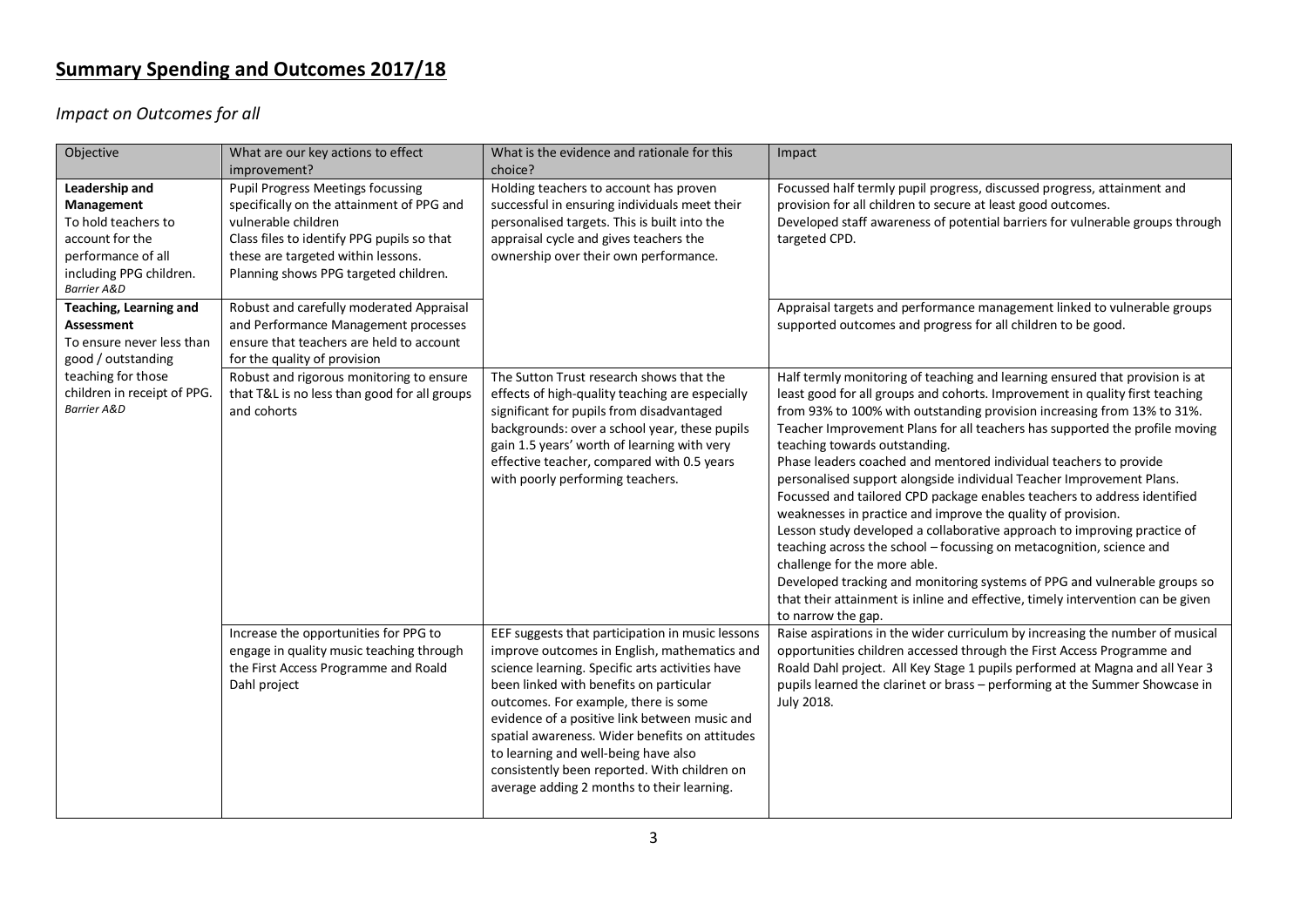| Objective                                                                                                                                                                                                                                                         | What are our key actions to effect<br>improvement?                                                                                                                                                                                | What is the evidence and rationale for this<br>choice?                                                                                                                                                                                                                                                                                                                                                   | Impact                                                                                                                                                                                                                                                                                                                                                                                 |  |  |
|-------------------------------------------------------------------------------------------------------------------------------------------------------------------------------------------------------------------------------------------------------------------|-----------------------------------------------------------------------------------------------------------------------------------------------------------------------------------------------------------------------------------|----------------------------------------------------------------------------------------------------------------------------------------------------------------------------------------------------------------------------------------------------------------------------------------------------------------------------------------------------------------------------------------------------------|----------------------------------------------------------------------------------------------------------------------------------------------------------------------------------------------------------------------------------------------------------------------------------------------------------------------------------------------------------------------------------------|--|--|
| Teaching, Learning and<br><b>Assessment</b><br>To engage all teachers in<br>high quality CPD to<br>develop teaching and<br>learning strategies.<br>Barrier A, C &D                                                                                                | Provision of targeted teacher<br>improvement plans which are responsive<br>to the outcomes of overall audits of<br>provision.                                                                                                     | The Sutton Trust research shows that the<br>effects of high-quality teaching are especially<br>significant for pupils from disadvantaged<br>backgrounds: over a school year, these pupils<br>gain 1.5 years' worth of learning with very<br>effective teachers, compared with 0.5 years<br>with poorly performing teachers.                                                                              | Targeted Teacher Improvement Plans have been developed and are<br>responsive to the outcomes of overall audits of provision.<br>Individualised mentor support through phase leaders ensured personalised<br>support and development.<br>CPD for all staff in the impact and use of triage and pre-teach to ensure all<br>children keep up with the expectations of the new curriculum. |  |  |
|                                                                                                                                                                                                                                                                   | Provision of individualised mentor support<br>through the teaching and learning leader.                                                                                                                                           |                                                                                                                                                                                                                                                                                                                                                                                                          | CPD for all teachers in collaborative learning approaches to engage all pupils<br>in every lesson.<br>Purchased 'INSPIRE' maths scheme to continue to roll out the scheme into                                                                                                                                                                                                         |  |  |
|                                                                                                                                                                                                                                                                   | Provision of a tailored package of external<br>CPD support to enable teachers to address<br>identified weaknesses in their practice and<br>improve the overall quality of provision.                                              |                                                                                                                                                                                                                                                                                                                                                                                                          | LKS2 from September 2017.<br>Developed the teaching of vocabulary through SIFF Oracy project training.<br>Linked with outstanding schools to share good practice and implement<br>strategies that are beneficial to all pupils.                                                                                                                                                        |  |  |
| <b>Teaching, Learning and</b><br><b>Assessment</b><br>To enable all associate<br>professionals access high<br>quality CPD so that they<br>are able to impact on<br>pupil outcomes by having<br>an understanding of key<br>learning strategies.<br>Barrier A, C &D | Provision of on-going in-house training on<br>variety of aspects of role - Including<br>RWInc, SEND, SEMH<br>Provision of external expert CPD through<br>in-house CPD event - covering range of<br>specialist aspects of the role | Teaching assistants that are deployed<br>effectively add 1 month to children's learning.<br>However, action research at Maltby Manor has<br>shown that with quality training, support and<br>effective monitoring, a child can make<br>accelerated progress through triage and<br>personalised interventions. Reading<br>comprehension and small group tuition can<br>add up-to 8 months learning.       | Enhanced the use of the APs across the school through targeted CPD and<br>professional development opportunities. E.g. AP Development Day,<br>Apprenticeship development and support to access Level 3.<br>Signposted HLTA training opportunities and supported APs who wish to<br>pursue this.                                                                                        |  |  |
| <b>Pupil Outcomes</b><br>To ensure that children<br>have high aspirations for<br>their current attainment<br>and aspirations.<br><b>Barrier B</b>                                                                                                                 | Raise aspirations of children's futures<br>through career and jobs education for<br>targeted children                                                                                                                             | Raising aspirations is an effective way to<br>motivate pupils to work harder so as to<br>achieve the steps necessary for later success.<br>After conducting pupil interviews as part of the<br>review, it was found that some children in Y5/6<br>cannot make links between their learning and<br>future careers. At Maltby Manor we believe in<br>creating life-long learners with high<br>aspirations. | Weekly superstar family assembly in which good learning behaviours and<br>attendance is promoted.<br>Purchase of TTRockstars to develop basic skills at home; encouraging parents<br>to support their children.<br>Wider opportunities identified for children to access such as singing at<br>Sandbeck Hall and visiting the opening of the new Maltby Fire Station.                  |  |  |
| <b>Pupil Outcomes</b><br>To close / narrow the gap<br>between PP and non PP<br>children in school and<br>with national<br>expectations.<br>Barrier A and D                                                                                                        | Develop clear tracking systems which<br>closely monitor the impact of<br>interventions and support on PPG<br>children.                                                                                                            | Holding teachers to account has proven<br>successful in ensuring individuals meet their<br>personalised targets. This is built into the<br>appraisal cycle and gives teachers the<br>ownership over their own performance.<br>Reading comprehension intervention and small<br>group tuition has been found to add 5 months<br>of learning.                                                               | See Summary of Outcomes                                                                                                                                                                                                                                                                                                                                                                |  |  |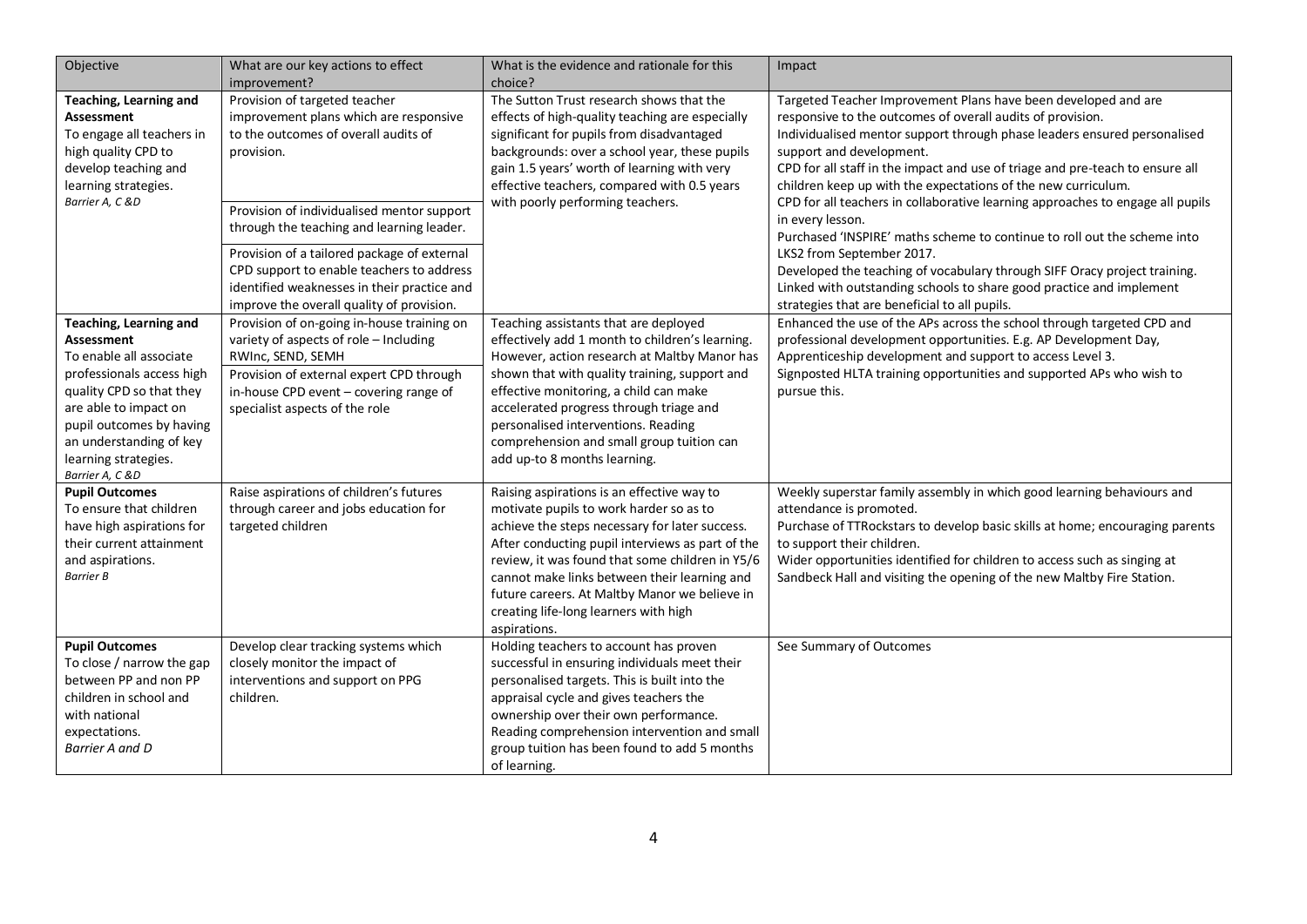| Objective                                                                                                                                                                         | What are our key actions to effect<br>improvement?                                                                                      | What is the evidence and rationale for this<br>choice?                                                                                                                                                                                                                                                                                                                                                                                                                                                                                                | Impact                                                                                                                                                                                                                                                                                                                                                                                                                                                                                       |
|-----------------------------------------------------------------------------------------------------------------------------------------------------------------------------------|-----------------------------------------------------------------------------------------------------------------------------------------|-------------------------------------------------------------------------------------------------------------------------------------------------------------------------------------------------------------------------------------------------------------------------------------------------------------------------------------------------------------------------------------------------------------------------------------------------------------------------------------------------------------------------------------------------------|----------------------------------------------------------------------------------------------------------------------------------------------------------------------------------------------------------------------------------------------------------------------------------------------------------------------------------------------------------------------------------------------------------------------------------------------------------------------------------------------|
|                                                                                                                                                                                   | Aspirational targets for all children set so<br>that they are on track to make at least<br>good progress.                               | Holding teachers to account has proven<br>successful in ensuring individuals meet their<br>personalised targets. This is built into the<br>appraisal cycle and gives teachers the<br>ownership over their own performance.                                                                                                                                                                                                                                                                                                                            |                                                                                                                                                                                                                                                                                                                                                                                                                                                                                              |
|                                                                                                                                                                                   | Update RWI Spelling strategies and<br>resources.                                                                                        | Reading comprehension intervention and small<br>group tuition has been found to add 5 months<br>of learning. Children who access RWI and Fresh<br>Start gain on average 3 months reading age.                                                                                                                                                                                                                                                                                                                                                         | Y1 Phonics Outcomes<br>Children who required additional support were identified at an early stage<br>and throughout the year. The children have been closely monitored through<br>the RWInc phonics programme and additional interventions were put in place<br>to ensure children who needed additional support for individual sounds<br>received this as soon as possible.<br>Cohort (46) -87%<br>Disadvantaged (13) - 77%<br>Non Disadvantaged (33) - 91%<br>Disadvantaged/Non SEND - 92% |
| <b>Pupil Outcomes</b><br>To develop the 'Inspire<br>Maths' programme into<br>KS2<br><b>Barrier A and D</b>                                                                        | Organise staff CPD to ensure all teachers<br>are fully informed as to the concepts<br>behind Inspire maths                              | After 1 year of implementation in KS1, 31% of<br>pupils achieved GDS compared to 0% the<br>previous year.                                                                                                                                                                                                                                                                                                                                                                                                                                             | See Summary of Outcomes<br>INSPIRE materials are ensuring that all pupils have access to a challenging<br>curriculum for Maths, raising expectations for all children. The<br>implementation of the CPA approach in Maths has shown a significant impact<br>across school with PUMA scores showing an increasing number of children are<br>achieving ARE.                                                                                                                                    |
|                                                                                                                                                                                   | Improve the quality of maths teaching and<br>learning through the application of<br>INSPIRE strategies and maths mastery<br>approaches. | Teaching and learning of Maths across school<br>has improved and is now consistently good<br>with outstanding. The use of the CPA approach<br>has been researched and proven to support<br>children who are struggling mathematicians<br>(US What Works Clearing house)                                                                                                                                                                                                                                                                               |                                                                                                                                                                                                                                                                                                                                                                                                                                                                                              |
| To further enhance SALT<br>provision as an early<br>intervention to develop<br>children's communication<br>and language within the<br>foundation stage.<br><b>Barrier A and D</b> | Employ a speech and language therapist to<br>provide therapy for pupils within the<br>foundation unit.                                  | Overall, studies of oral language interventions<br>consistently show positive benefits on learning,<br>including oral language skills and reading<br>comprehension. On average, pupils who<br>participate in oral language interventions make<br>approximately five months' additional progress<br>over the course of a year. All pupils appear to<br>benefit from oral language interventions, but<br>some studies show slightly larger effects for<br>younger children and pupils from<br>disadvantaged backgrounds (up to six months'<br>benefit). | The cohort have achieved above National for a Good Level of Development<br>80% in relation to 70.7% Nationally. PPG pupils attained higher than other<br>pupils in all Prime Areas of Learning.<br>PPG achieved in line with their peers in communication and language.<br>Listening and attention - 100% PPG/95% NPPG<br>Understanding - 89% PPG/95% NPPG<br>Speaking - 89% PPG/88% NPPG                                                                                                    |
|                                                                                                                                                                                   |                                                                                                                                         |                                                                                                                                                                                                                                                                                                                                                                                                                                                                                                                                                       | Total budgeted cost   £100,500                                                                                                                                                                                                                                                                                                                                                                                                                                                               |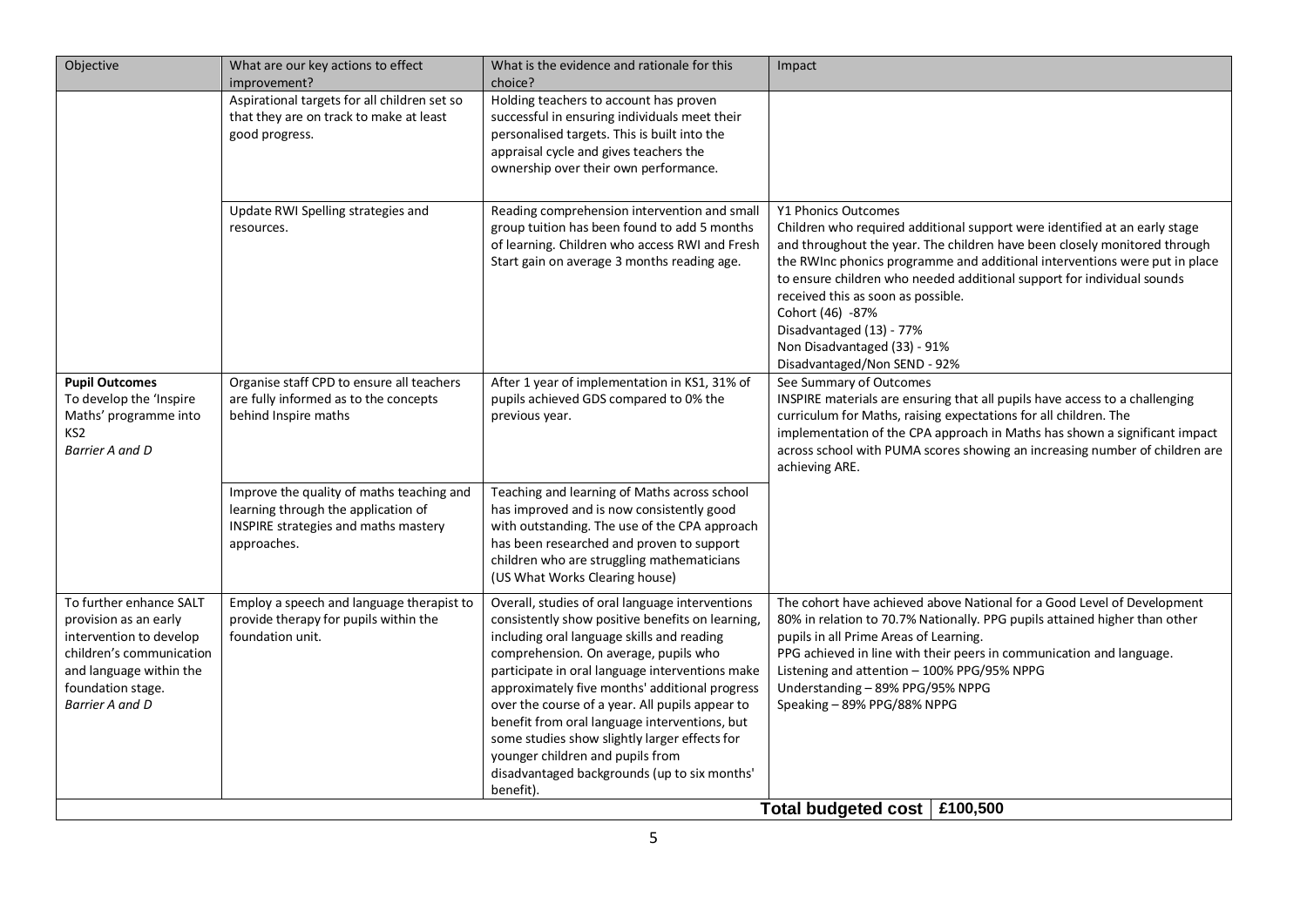## *Targeted Support for PPG pupils*

| Objective                   | What are our key actions to effect                                 | What is the evidence and rationale for this    | What resources will we                                                                                                                                                                   | How will we know that this action has had the                                 |  |
|-----------------------------|--------------------------------------------------------------------|------------------------------------------------|------------------------------------------------------------------------------------------------------------------------------------------------------------------------------------------|-------------------------------------------------------------------------------|--|
|                             | improvement?                                                       | choice?                                        | need?<br>intended outcome?                                                                                                                                                               |                                                                               |  |
| Leadership and              | Termly meeting with PP governor,                                   | Leadership at all levels need to be held to    |                                                                                                                                                                                          | Report to governors and presentation of half-yearly review took place in the  |  |
| Management                  | Principal and PP champion.                                         | account for the impact of the pupil premium    |                                                                                                                                                                                          | Spring term and governors challenged the impact of spending.                  |  |
| To ensure governing body    | Standing item on the RAC meeting for                               | spending on outcomes. There needs to be        |                                                                                                                                                                                          | PPG impact is a standing item on the RAC meeting for discussion to hold the   |  |
| have full knowledge and     | discussion to hold the principal to                                | clarity for the governing body on how the      | Principal to account.                                                                                                                                                                    |                                                                               |  |
| awareness of allocation /   | account.                                                           | monies are being distributed and the impact    |                                                                                                                                                                                          | Specific case studies created to show impact of spending on individuals and   |  |
| spending / impact of        |                                                                    | on pupil outcomes.                             | groups.                                                                                                                                                                                  |                                                                               |  |
| actions.                    |                                                                    |                                                |                                                                                                                                                                                          |                                                                               |  |
| Barrier A,B, C, D and E     |                                                                    |                                                |                                                                                                                                                                                          |                                                                               |  |
| Behaviour, Welfare and      | Provision of Trust attendance lead in                              | There is a clear link between poor attendance  |                                                                                                                                                                                          | Provision of Trust attendance lead to research and implement best practice.   |  |
| Safety                      | order to research best practice and                                | at school and lower academic achievement. In   |                                                                                                                                                                                          | Specific tracking and targeting of PPG children for punctuation and           |  |
| To ensure attendance/       | implement new strategies.                                          | primary schools, less than 65% of children get | attendance.                                                                                                                                                                              |                                                                               |  |
| punctuality of children in  | Provision of attendance officer to                                 | good results in Maths and English in schools   |                                                                                                                                                                                          | Attendance officer attended regular meetings with Inclusion team to ensure    |  |
| receipt of PPG is monitored | monitor and action initiatives to improve                          | when they have an average of 15 days           |                                                                                                                                                                                          | that pastoral interventions are put in place when needed.                     |  |
| and in-line with other      | the attendance and punctuality of PPG                              | absence, compared to around 90% in schools     |                                                                                                                                                                                          | Whole school reward systems and incentives reviewed to promote 'good'         |  |
| children in school and      | children.                                                          | where the average is less than 8 days.         | attendance.                                                                                                                                                                              |                                                                               |  |
| nationally.                 | Specific tracking/targeting of the PPG                             |                                                |                                                                                                                                                                                          | Development of range of outreach initiatives targeted at changing community   |  |
| <b>Barrier E</b>            | children to ensure that gap to the rest of                         | The association between parental involvement   | perceptions of the need for good attendance.                                                                                                                                             |                                                                               |  |
|                             | the cohort/national averages closes over                           | and a child's academic success is well         |                                                                                                                                                                                          | Target families have had meetings with the Attendance Officer to look at ways |  |
|                             | times and rates of PA amongst PPG                                  | established. Effective partnership between     |                                                                                                                                                                                          | that they can be supported with punctuality and attendance. This has reduced  |  |
|                             | children are comparable to numbers                                 | parents and school can gain up-to 3 months     | the amount of children who are PA.                                                                                                                                                       |                                                                               |  |
|                             | nationally.                                                        | learning.                                      | The Attendance office tracks and monitors the PPG group compared to the                                                                                                                  |                                                                               |  |
|                             | Development of range of outreach                                   |                                                |                                                                                                                                                                                          | NPPG and intervention is put in place to reduce the number of PA, including   |  |
|                             | initiatives targeted at changing                                   |                                                |                                                                                                                                                                                          | meetings with families, support and guidance, rewards and a regular meeting   |  |
|                             | community perceptions of the need for                              |                                                | with the Inclusion team to identify children who need additional support.                                                                                                                |                                                                               |  |
|                             | good attendance. These include:                                    |                                                | The gap between PPG and NPPG attendance has widened slightly. This is due                                                                                                                |                                                                               |  |
|                             | attendance section of the school website                           |                                                | to the amount of holidays being taken during the Autumn and Summer term.<br>The Attendance Officer has identified children and families for targeted<br>intervention this academic year. |                                                                               |  |
|                             | Links with Early Help                                              |                                                |                                                                                                                                                                                          |                                                                               |  |
|                             | Leaflets and regular newsletters<br>Promotions in school - rewards |                                                |                                                                                                                                                                                          |                                                                               |  |
|                             | High profile of AO role                                            |                                                | PPG Attendance:-                                                                                                                                                                         |                                                                               |  |
|                             |                                                                    |                                                | 2015/16 - 94.5%                                                                                                                                                                          |                                                                               |  |
|                             |                                                                    |                                                | 2016/17 - 95.3%                                                                                                                                                                          |                                                                               |  |
|                             |                                                                    |                                                | 2017/18 - 94.4%                                                                                                                                                                          |                                                                               |  |
|                             |                                                                    |                                                | PPG PA -                                                                                                                                                                                 |                                                                               |  |
|                             |                                                                    |                                                | 2015/16 - 27%                                                                                                                                                                            |                                                                               |  |
|                             |                                                                    |                                                | 2016/17 - 32%                                                                                                                                                                            |                                                                               |  |
|                             |                                                                    |                                                | $2017/18 - 29%$                                                                                                                                                                          |                                                                               |  |
| Behaviour, Welfare and      | Comprehensive programme of pastoral                                | On average, Social and Emotional learning      |                                                                                                                                                                                          | The number of exclusions of PPG has significantly reduced.                    |  |
| Safety                      | support in place to support the                                    | interventions have an identifiable and         |                                                                                                                                                                                          | Purchase and development of CPOMS refined the monitoring of behaviour         |  |
|                             | emotional needs of PPG group                                       | significant impact on attitudes to learning,   | incidents in school.                                                                                                                                                                     |                                                                               |  |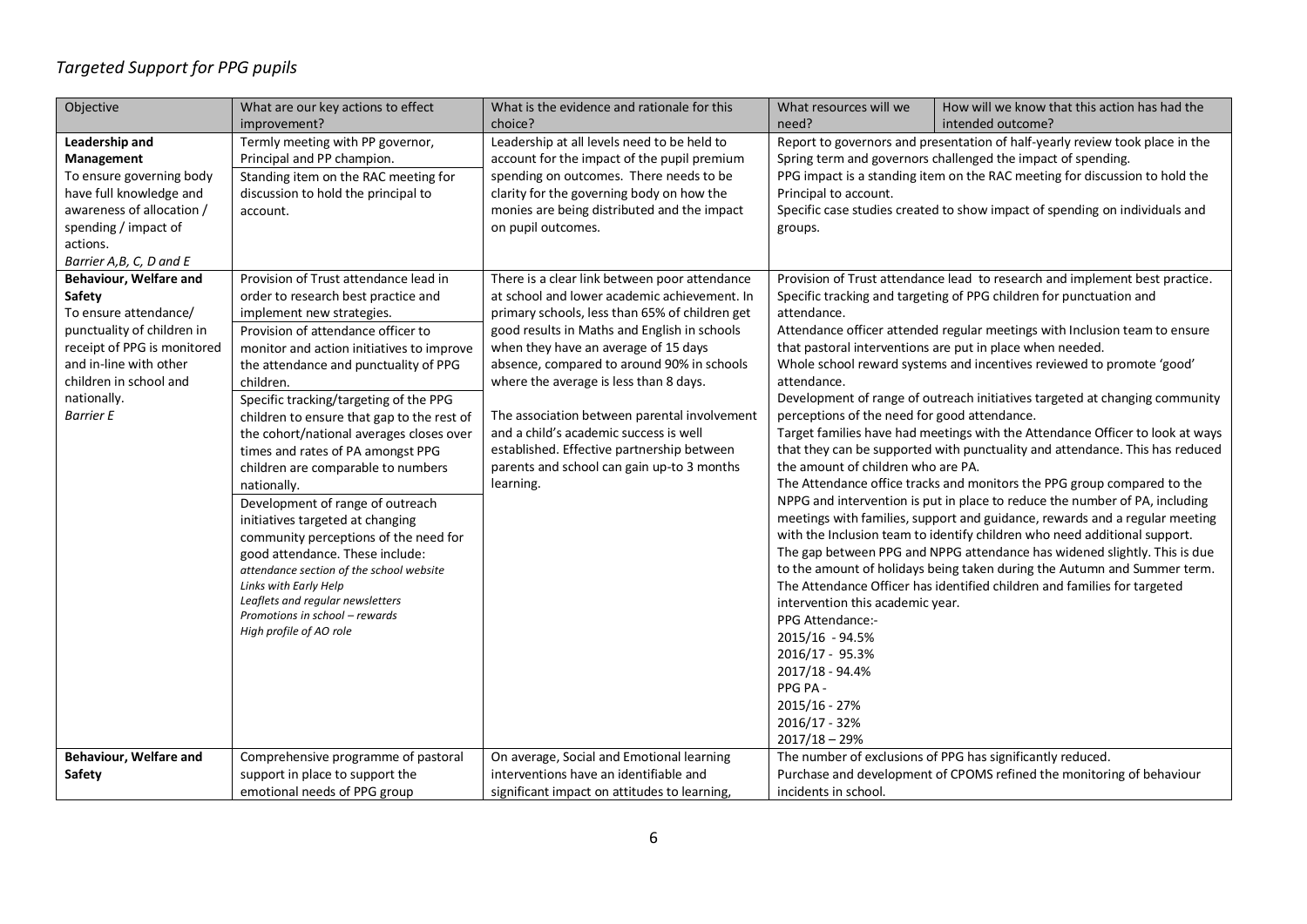| Objective                                                                                                                                                               | What are our key actions to effect<br>improvement?                                                                                                                                                                                                                                                                                                        | What is the evidence and rationale for this<br>choice?                                                                                                                                                                                                                                                                                                                                                                                                                                                                                                                                                                                | What resources will we<br>need?                                                                                                                                                                                                                                                                                                                                                                                                                | How will we know that this action has had the<br>intended outcome?                                                                                                                                                                                                                                                                                                                                                                                                                                                                                                                                                                                                                                                                                                                    |  |
|-------------------------------------------------------------------------------------------------------------------------------------------------------------------------|-----------------------------------------------------------------------------------------------------------------------------------------------------------------------------------------------------------------------------------------------------------------------------------------------------------------------------------------------------------|---------------------------------------------------------------------------------------------------------------------------------------------------------------------------------------------------------------------------------------------------------------------------------------------------------------------------------------------------------------------------------------------------------------------------------------------------------------------------------------------------------------------------------------------------------------------------------------------------------------------------------------|------------------------------------------------------------------------------------------------------------------------------------------------------------------------------------------------------------------------------------------------------------------------------------------------------------------------------------------------------------------------------------------------------------------------------------------------|---------------------------------------------------------------------------------------------------------------------------------------------------------------------------------------------------------------------------------------------------------------------------------------------------------------------------------------------------------------------------------------------------------------------------------------------------------------------------------------------------------------------------------------------------------------------------------------------------------------------------------------------------------------------------------------------------------------------------------------------------------------------------------------|--|
| To promote self-esteem<br>and levels of engagement<br>in learning of vulnerable<br>children.<br><b>Barrier B</b>                                                        | Incentive/pastoral schemes (such as<br>additional before school PE sessions) in<br>place to support the needs of most<br>vulnerable pupils and engage hard to<br>reach boys<br>MAST mental health support in place to<br>meet the needs of most complex pupils.<br>Engagement of parents in support<br>pupil's behaviour and engagement with<br>learning. | social relationships in school, and attainment<br>itself (four months' additional progress on<br>average). SEL programmes appear to benefit<br>disadvantaged or low-attaining pupils more<br>than other pupils, though all pupils benefit on<br>average. EEF evidence suggests that, on<br>average, behaviour interventions can produce<br>moderate improvements in academic<br>performance along with a decrease in<br>problematic behaviours.<br>The association between parental involvement<br>and a child's academic success is well<br>established. Effective partnership between<br>parents and school can gain up-to 3 months | Promotion of 'Learning Behaviours' and promotional materials.<br>Incentive and pastoral schemes in place to support the needs of the most<br>vulnerable pupils and engage hard to reach boys. (E.g. Live and Learn PE<br>coaches) Morning gym ensured children were ready to learn and more<br>engaged leading to a reduction of red cards given in Y6.<br>Parent survey evidences that 99% pupils are happy at school - an increase of<br>1%. |                                                                                                                                                                                                                                                                                                                                                                                                                                                                                                                                                                                                                                                                                                                                                                                       |  |
| Behaviour, Welfare and<br>Safety<br>To employ a pastoral lead<br>to provide social, emotional<br>and mental health support<br>to identified pupils.<br><b>Barrier B</b> | Ensure that a strategic approach is<br>managing the emotional well-being of<br>disadvantaged pupils.                                                                                                                                                                                                                                                      | learning.<br>On average, Social and Emotional learning<br>interventions have an identifiable and<br>significant impact on attitudes to learning,<br>social relationships in school, and attainment<br>itself (four months' additional progress on<br>average). Pastoral programmes appear to<br>benefit disadvantaged or low-attaining pupils<br>more than other pupils, though all pupils<br>benefit on average.                                                                                                                                                                                                                     | of PPG.<br>pupils.                                                                                                                                                                                                                                                                                                                                                                                                                             | Strengthened links with Early Help to provide support for families that are<br>most vulnerable. There has been an reduction in the number of families being<br>supported by Early Help from 9 (Sept 17) to 6 (Sept 18).<br>Group interventions are targeted at vulnerable groups and children in receipt<br>Family Support Worker employed to support vulnerable children and families.<br>MAST mental health support in place to meet the needs of the most complex                                                                                                                                                                                                                                                                                                                  |  |
| <b>Pupil Outcomes</b><br>To close / narrow the gap<br>between PP and non PP<br>children in school and with<br>national expectations.<br>Barrier A and D                 | Develop the school library so that all<br>children access high quality texts for<br>enjoyment.<br>Increase high quality engagement of<br>reading with adults to enhance progress<br>in reading of PPG children                                                                                                                                            | Reading comprehension intervention and small<br>group tuition has been found to add 5 months<br>of learning. Children who access RWI and Fresh<br>Start gain on average 3 months reading age.<br>Developing a love of reading is a priority for<br>the school. Evidence suggests that there is a<br>positive relationship between reading<br>frequency, reading enjoyment and attainment<br>(Clark 2011; Clark and Douglas 2011). Reading<br>enjoyment has been reported as more<br>important for children's educational success<br>than their family's socio-economic status<br>(OECD, 2002).                                        | interventions and support the PPG children.<br>track to make at least good progress.<br>enjoyment.<br>Festival week.                                                                                                                                                                                                                                                                                                                           | Developed clear tracking systems which closely monitor the impact of<br>Ensured there are aspirational targets for all children set so that they are on<br>Updated RWI spelling strategies and resources, providing support and<br>coaching as needed to ensure teaching of RWI is at least good.<br>Developed the school library so that all children access high quality texts for<br>Increased high quality engagement of reading with adults to enhance progress<br>in reading of PPG children - including meeting authors during the Manor Book<br>Implemented and monitored structured programmes of intervention and<br>quality first teaching to raise the attainment of children in key year groups.<br>Implemented and monitored Bedrock Vocabulary for Y4 and Y5 cohort to |  |
|                                                                                                                                                                         | Implement structured programmes of<br>intervention and quality first teaching in<br>order to raise the attainment and                                                                                                                                                                                                                                     | Teaching assistants that are deployed<br>effectively add 1 month to children's learning.<br>However, action research at Maltby Manor has<br>shown that with quality training, support and                                                                                                                                                                                                                                                                                                                                                                                                                                             | develop language, reading and grammar skills.                                                                                                                                                                                                                                                                                                                                                                                                  |                                                                                                                                                                                                                                                                                                                                                                                                                                                                                                                                                                                                                                                                                                                                                                                       |  |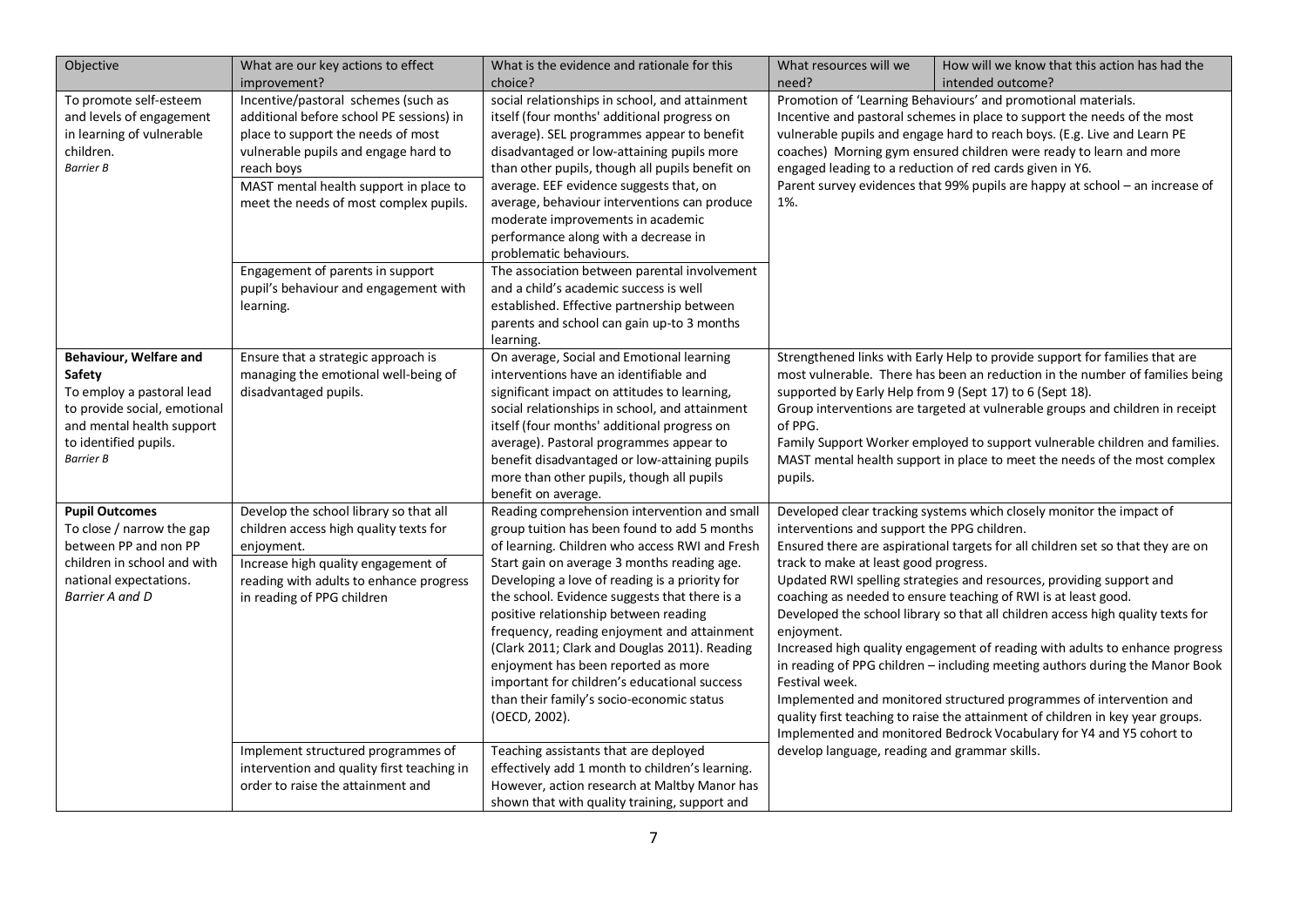| Objective                                                                                                                                                                                     | What are our key actions to effect<br>improvement?                                                                                                                                                          | What is the evidence and rationale for this<br>choice?                                                                                                                                                                                                                                                                                                                                                                                                                                                                                 | What resources will we<br>How will we know that this action has had the<br>need?<br>intended outcome? |                                                                                                                                                                                                                                                                                                                                                                                                                                                                                                                                                                                                                                                                                                                                                                                         |
|-----------------------------------------------------------------------------------------------------------------------------------------------------------------------------------------------|-------------------------------------------------------------------------------------------------------------------------------------------------------------------------------------------------------------|----------------------------------------------------------------------------------------------------------------------------------------------------------------------------------------------------------------------------------------------------------------------------------------------------------------------------------------------------------------------------------------------------------------------------------------------------------------------------------------------------------------------------------------|-------------------------------------------------------------------------------------------------------|-----------------------------------------------------------------------------------------------------------------------------------------------------------------------------------------------------------------------------------------------------------------------------------------------------------------------------------------------------------------------------------------------------------------------------------------------------------------------------------------------------------------------------------------------------------------------------------------------------------------------------------------------------------------------------------------------------------------------------------------------------------------------------------------|
|                                                                                                                                                                                               | aspirations of children in key year<br>groups.<br>Purchase of Vocabulary Matters for Y4<br>cohort to develop language, reading and<br>grammar skills.                                                       | effective monitoring, a child can make<br>accelerated progress through triage and<br>personalised interventions. Reading<br>comprehension and small group tuition can<br>add up-to 8 months learning.<br>Overall, studies of oral language interventions<br>consistently show positive benefits on learning,<br>including oral language skills and reading<br>comprehension. On average, pupils who<br>participate in oral language interventions make<br>approximately five months' additional progress<br>over the course of a year. |                                                                                                       |                                                                                                                                                                                                                                                                                                                                                                                                                                                                                                                                                                                                                                                                                                                                                                                         |
| <b>Pupil Outcomes</b><br>To ensure that high<br>achievers are targeted to<br>achieve GDS at the end of<br>KS1 and KS2.<br><b>Barrier A and D</b>                                              | Senior leader booster session for<br>Reading weekly<br>Associate Assistant Principal teach GDS<br>Maths in Y6 and focus on Y2<br>interventions.<br>Y6 Booster sessions after school staffed<br>by teachers. | The Sutton Trust research shows that the<br>effects of high-quality teaching are especially<br>significant for pupils from disadvantaged<br>backgrounds: over a school year, these pupils<br>gain 1.5 years' worth of learning with very<br>effective teachers, compared with 0.5 years<br>with poorly performing teachers.                                                                                                                                                                                                            | See Summary of Outcomes                                                                               |                                                                                                                                                                                                                                                                                                                                                                                                                                                                                                                                                                                                                                                                                                                                                                                         |
| <b>Pupil Outcomes</b><br>To continue to provide<br>early targeted<br>intervention/triage for<br>underperforming groups as<br>identified during pupil<br>progress meetings.<br>Barrier A and D | Focus specific on vulnerable groups at<br>PPMs to ensure the gap in attainment is<br>in line with national all all PPG pupils.                                                                              | Teaching assistants that are deployed<br>effectively add 1 month to children's learning.<br>However, action research at Maltby Manor has<br>shown that with quality training, support and<br>effective monitoring, a child can make<br>accelerated progress through triage and<br>personalised interventions. Reading<br>comprehension and small group tuition can<br>add up-to 8 months learning.                                                                                                                                     | attainment.<br>phonics screening in Y1.<br>in attainment.<br>boost attainment.                        | Targeted Y6 booster groups for all children based on gaps in learning and<br>Additional phonics support purchased for Y2 children who did not pass the<br>Targeted intervention groups monitored by phase leaders to narrow the gaps<br>Additional RWInc training to support children with 1 to 1 intervention to<br>Developed case studies which focus on the impact of support for individual<br>Pupil Premium children and shared these as a staff to share good practice.                                                                                                                                                                                                                                                                                                           |
| <b>Pupil Outcomes</b><br>To engage parents in<br>activities and workshops so<br>that they are more able to<br>support their children with<br>learning opportunities.<br>Barrier A, B and D    | Develop PPG section on website to<br>promote its effectiveness and impact to<br>parents/stakeholders.<br>Invite and engage parents to engage<br>with activities to promote learning.                        | The association between parental involvement<br>and a child's academic success is well<br>established. Effective partnership between<br>parents and school can gain up-to 3 months<br>learning.                                                                                                                                                                                                                                                                                                                                        | invited to offer services to families.<br>and shared with parents.<br>children.                       | Parental forums have taken place with a variety of parents and feedback has<br>been acted upon such as homework and offering the children a 'menu' of<br>choices engaging children and parents in working together at home on<br>learning journey topics. Feedback from parental events has been positive and<br>parents of the more vulnerable children have been invited to 'coffee<br>mornings' to come into school on a more informal basis to get to know the<br>support we have on offer. Within these, different external services have been<br>Home learning packs for Nursery, Foundation Stage and y2 /6 children set up<br>Family learning workshops throughout the year and 'Stay and  ' sessions<br>successfully organised to engage early parents of the Foundation Stage |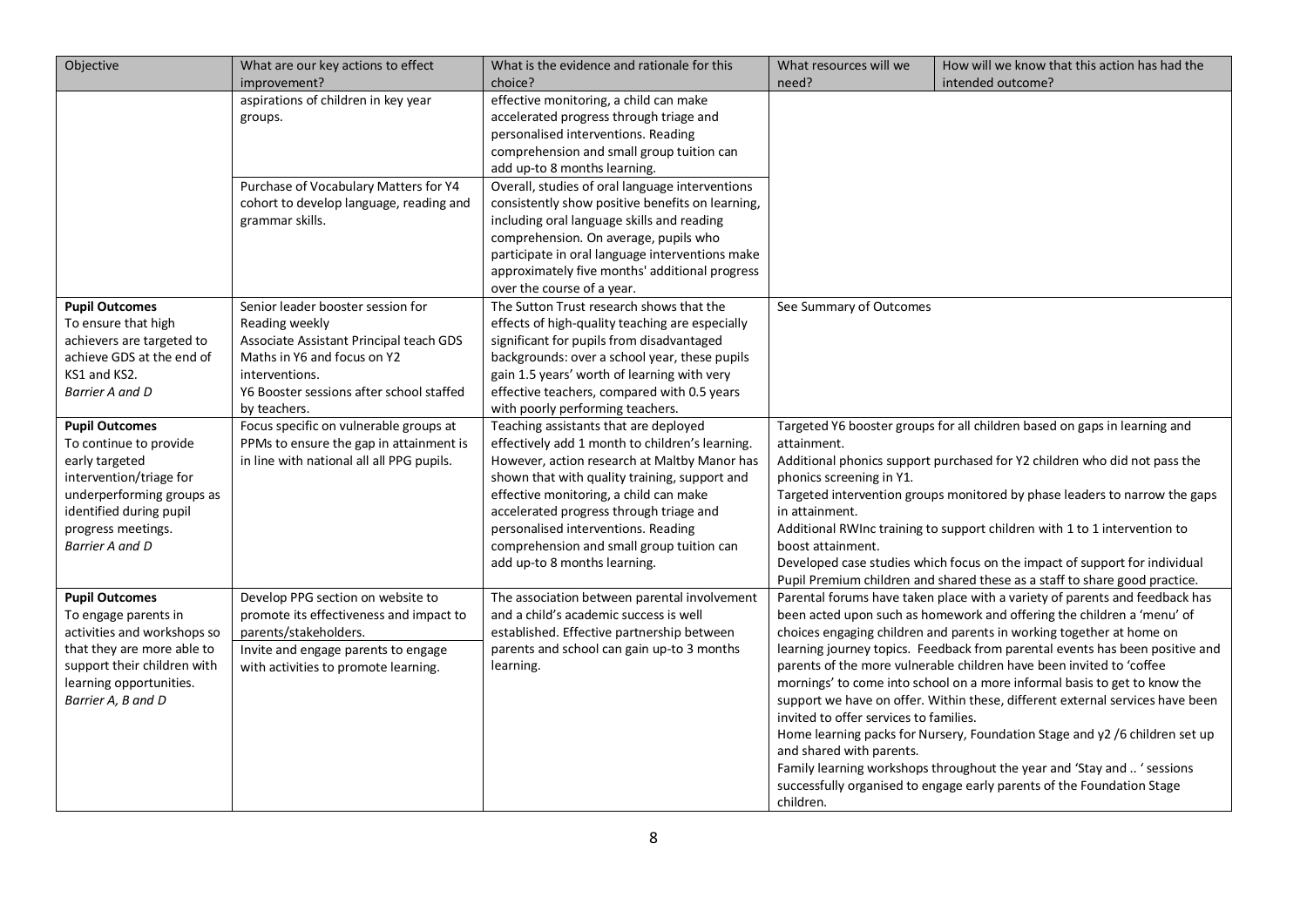| Objective | What are our key actions to effect | What is the evidence and rationale for this | How will we know that this action has had the<br>What resources will we |                   |  |
|-----------|------------------------------------|---------------------------------------------|-------------------------------------------------------------------------|-------------------|--|
|           | improvement?                       | choice?                                     | need?                                                                   | intended outcome? |  |
|           |                                    |                                             | Weekly superstar family assembly in which good learning behaviours and  |                   |  |
|           |                                    |                                             | attendance is promoted.                                                 |                   |  |
|           |                                    |                                             | Total budgeted cost $\vert$ £46,020                                     |                   |  |

### *Summary of Outcomes 2017/18*

| End of KS1 Summary                           |                                                                                       |                   |                                                                                                                                                                                                                |                       |  |
|----------------------------------------------|---------------------------------------------------------------------------------------|-------------------|----------------------------------------------------------------------------------------------------------------------------------------------------------------------------------------------------------------|-----------------------|--|
| 2017/18                                      | <b>Pupil Premium</b>                                                                  | Non Pupil Premium | Gap                                                                                                                                                                                                            | Gap previous year EXS |  |
|                                              | EXS (GDS)                                                                             | EXS (GDS)         | EXS (GDS)                                                                                                                                                                                                      |                       |  |
| Reading                                      | 50% (33%)                                                                             | 93% (47%)         | $-43% (-14%)$                                                                                                                                                                                                  | $-14.7%$              |  |
| Writing                                      | 50% (8%)                                                                              | 86% (21%)         | $-36\%$ $(-13\%)$                                                                                                                                                                                              | $-42.4%$              |  |
| Maths                                        | 58% (25%)                                                                             | 93% (38%)         | $-35\%$ ( $-13\%$ )                                                                                                                                                                                            | $-30.6%$              |  |
|                                              |                                                                                       |                   | KS1 outcomes show the gap has narrowed between PPG and Non PPG groups in writing compared to Y1 but have widened significantly in reading. However, there is an increase in the number of PPG                  |                       |  |
| achieving GDS compared to the previous year. |                                                                                       |                   |                                                                                                                                                                                                                |                       |  |
|                                              |                                                                                       |                   | The Novel Study approach has allowed children at KS1 to achieve the GDS objectives more easily as children are responding to texts in depth. The additional AP was used to ensure fluency and accuracy was     |                       |  |
|                                              | developed in addition to RWI phonics programme interventions.                         |                   |                                                                                                                                                                                                                |                       |  |
|                                              |                                                                                       |                   | The implementation of the INSPIRE curriculum has allowed children to develop concepts more securely and although results were below National, more children have achieved GDS in Maths compared to the         |                       |  |
|                                              | previous year. (0% June 2016, 25% PPG compared to 34% Non-PPG July 2018)              |                   |                                                                                                                                                                                                                |                       |  |
|                                              |                                                                                       |                   | The deployment of an additional Associate Professional in Y2 targeting objectives in writing for greater depth contributed positively overall to end of KS1 attainment. KS1 children achieved 76% ARE with 17% |                       |  |
|                                              | GDS. The percentage of GDS has increased from 12% (June 2017).                        |                   |                                                                                                                                                                                                                |                       |  |
|                                              |                                                                                       |                   | Impact of phonics interventions has significantly impacted on pupil outcomes. Individual and group phonics interventions were put in place from September 2017. 100% of children who are non-SEND passed       |                       |  |
|                                              | the Y1 phonics screening. 77% of PPG group passed the screening compared to 91% NPPG. |                   |                                                                                                                                                                                                                |                       |  |
| End of KS2 Summary                           |                                                                                       |                   |                                                                                                                                                                                                                |                       |  |
| 2017/18                                      | <b>Pupil Premium</b>                                                                  | Non Pupil Premium | Gap                                                                                                                                                                                                            | Gap previous year EXS |  |
|                                              | EXS (GDS)                                                                             | EXS (GDS)         | EXS (GDS)                                                                                                                                                                                                      |                       |  |
| Reading                                      | 63% (26%)                                                                             | 73% (11%)         | $-10\%$ (15%)                                                                                                                                                                                                  | $-13%$                |  |
| Writing                                      | 84% (26%)                                                                             | 89% (16%)         | $-5\%$ (10%)                                                                                                                                                                                                   | $-16%$                |  |
| Maths                                        | 74% (11%)                                                                             | 68% (14%)         | 6% (-3%)                                                                                                                                                                                                       | $-8%$                 |  |
|                                              |                                                                                       |                   |                                                                                                                                                                                                                |                       |  |
|                                              |                                                                                       |                   | The gap between PPG and NPPG has significantly narrowed and children in receipt of PPG now outperform NPPG in Reading and Writing at GDS. In Maths, PPG outperform NPPG at EXS.                                |                       |  |
|                                              |                                                                                       |                   | All pupil premium children were supported in class and access triage in the afternoons when required. Attainment and monitoring of the progress of pupil premium children was rigorous during pupil            |                       |  |
|                                              | progress meetings ensuring interventions were timely and impact positively.           |                   |                                                                                                                                                                                                                |                       |  |
|                                              |                                                                                       |                   | Case studies were completed by teachers on a yearly basis focusing on the individual support and impact. This was then shared with other teachers to share good practice.                                      |                       |  |
|                                              |                                                                                       |                   | 1 to 1 tuition for Y6 was put in place in KS2 from October 2017 with specific children targeted for additional support to achieve EXS and GDS. All children engaged with this support.                         |                       |  |
|                                              |                                                                                       |                   | Experienced and effective teachers have been employed specifically for intervention groups targeted at vulnerable groups in Y6 for Maths and Greater Depth standard.                                           |                       |  |
|                                              | PPG Combined EXS is slightly below NA but slightly above compared to NPPG.            |                   |                                                                                                                                                                                                                |                       |  |
|                                              | It is broadly in line with the NA but below PPG nationally                            |                   |                                                                                                                                                                                                                |                       |  |
|                                              | The gap with others at the school has narrowed and the gap to the NA has narrowed.    |                   |                                                                                                                                                                                                                |                       |  |